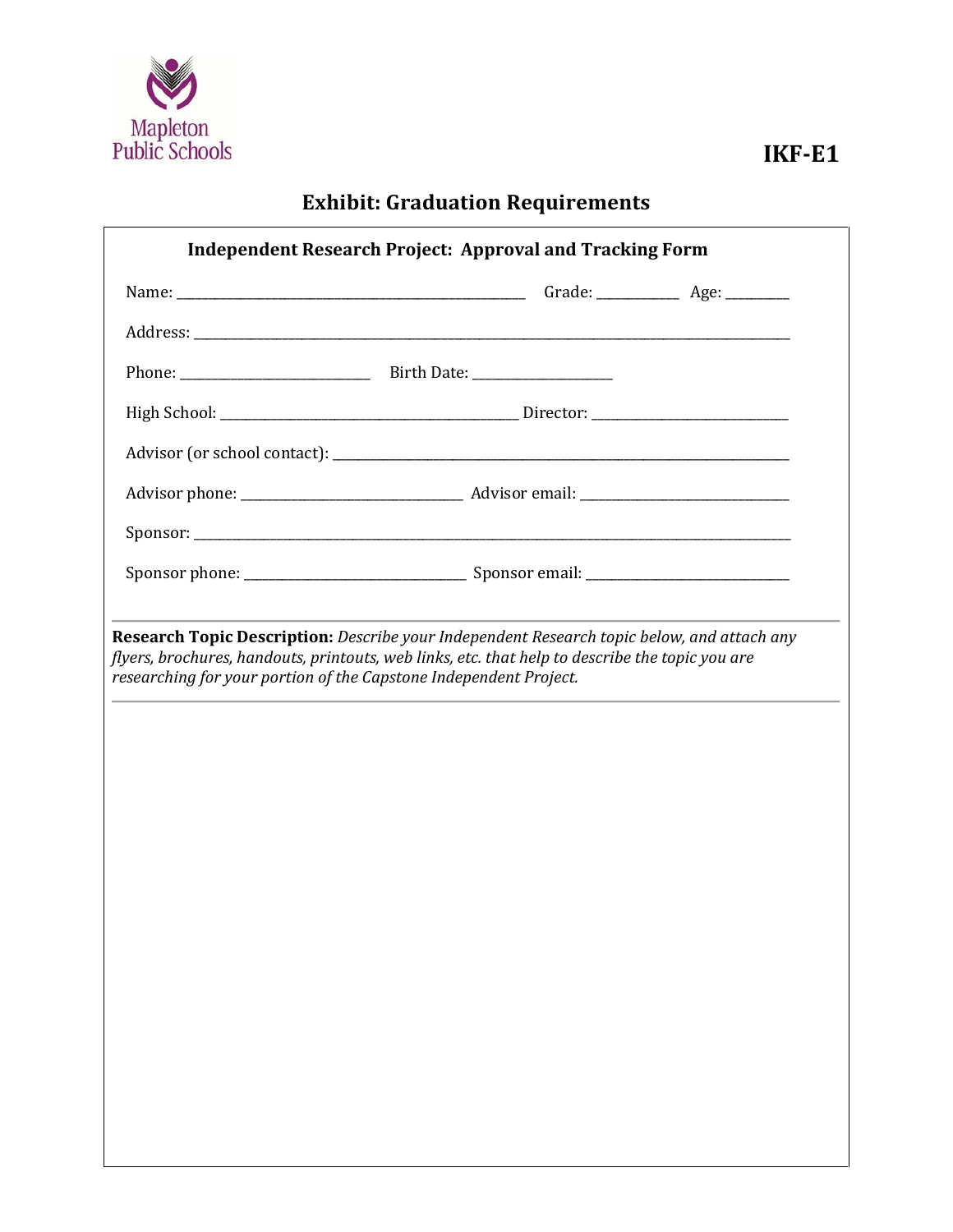

**What is the purpose of your research?** *How does the topic chosen connect to you, why is this topic of interest to you personally, and how does that connect to the purpose?*

**What is the objective of your research?** *What do you want to learn from this and then what will you do with the information gained?*

**What might you expect from your research?** *What is the point of exploring this topic for those other than you?*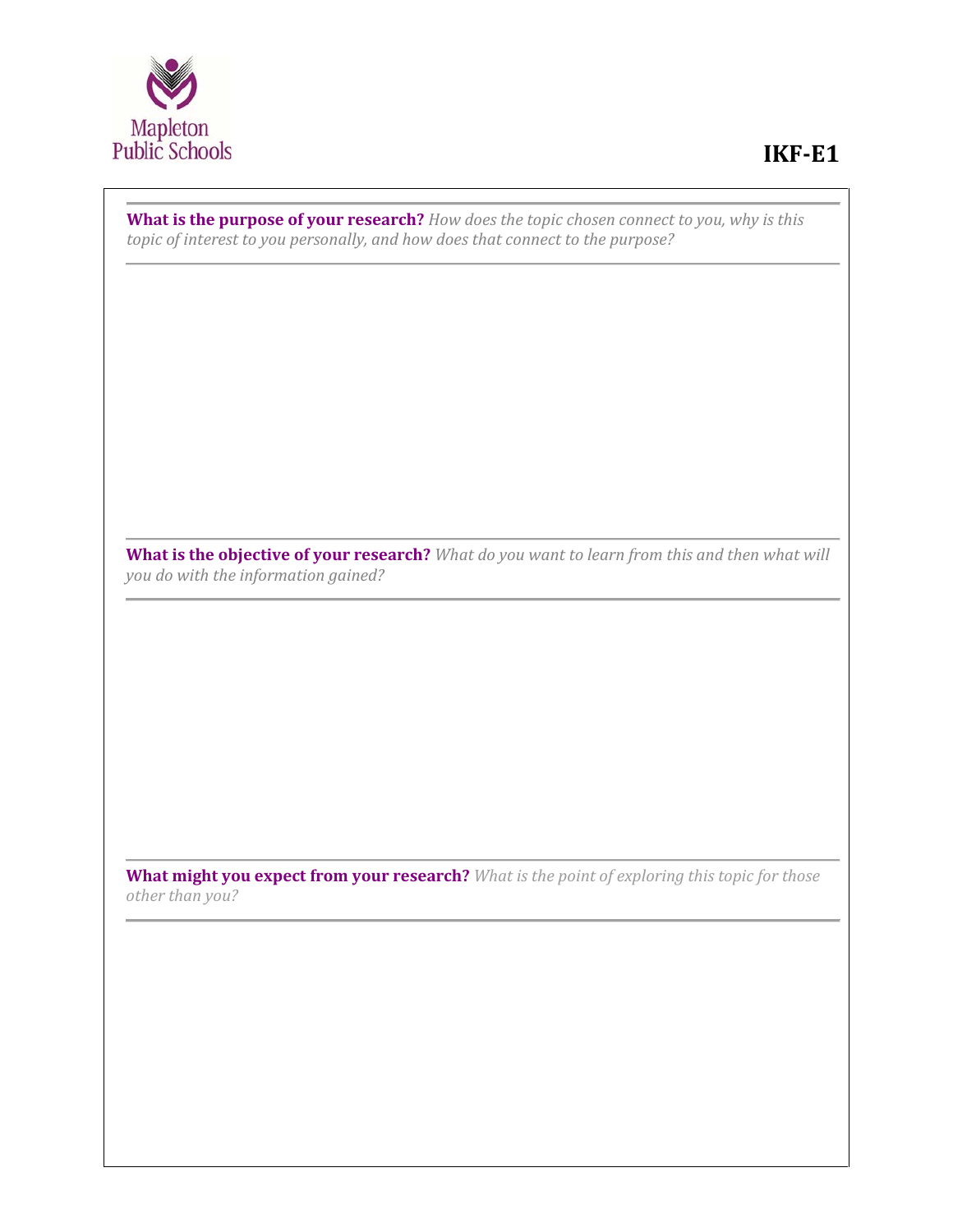

**How will you show what you learned?** *What is it that you will do to demonstrate your research and what you learned as a result? Will you display a data graph and explain your analysis? Will you create a short film?* 

**Who will support your completion or verification of research?** *Who will sponsor your independent research project? Is this person a Mapleton employee or do they work outside of the district? Explain who they are, how you are connected to this potential sponsor, and why they would be best to sponsor you.*

**Records of completion and progress:** *How will you ensure that you are on track with your plan/agreement?*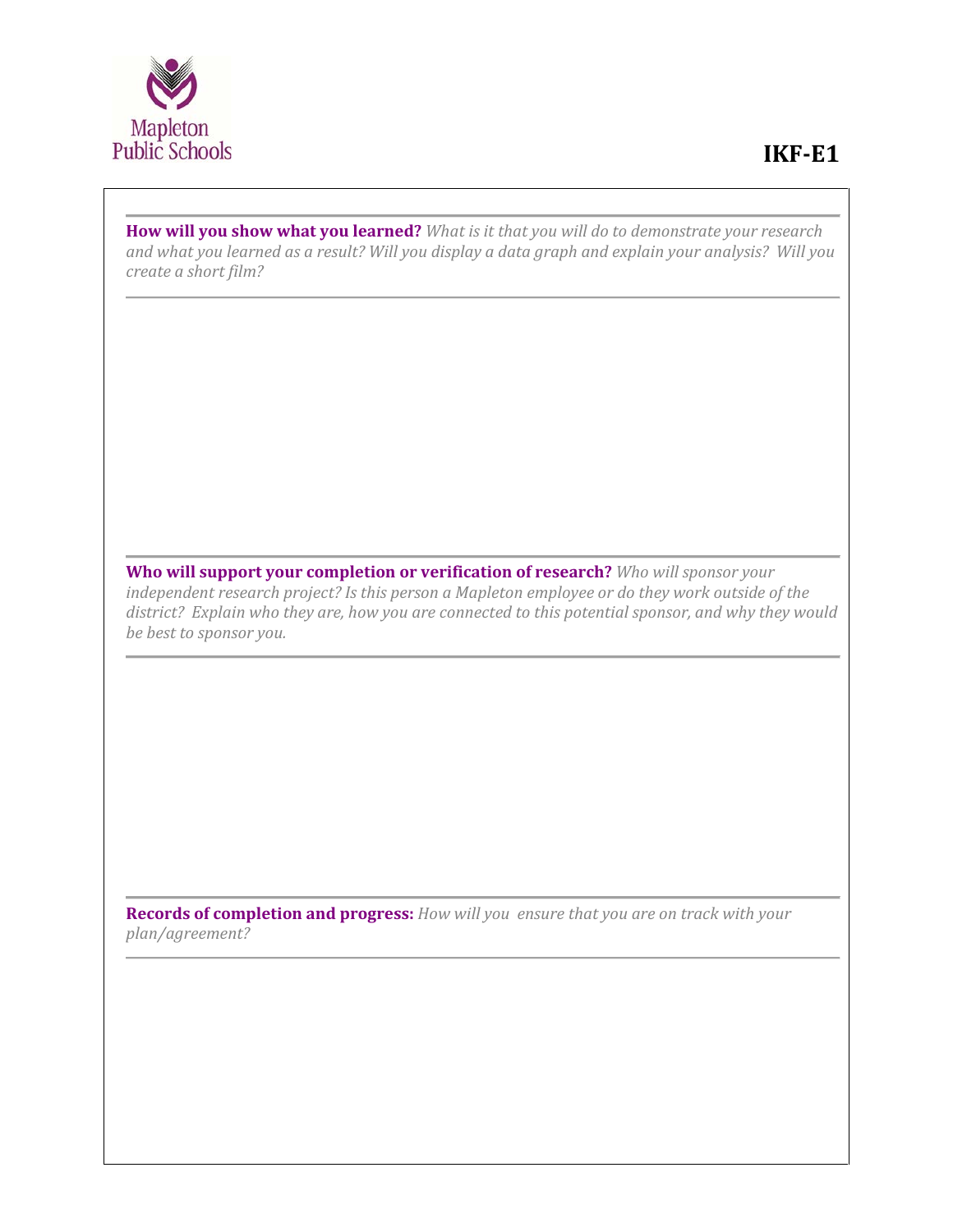

## **IKF-E1**

**Supplies, materials, and transportation needs?** *What supplies or materials do I need? How will I get the materials or supplies? How will I get to and from the locations I need to visit? Will I need to set appointments with my sponsor beyond the school day?* 

**Cost (if any):** *Is there an applicant charge, a transportation fee, required supply costs, etc.? If so, what costs are involved and how will it be paid?*

**What other contacts at my school or elsewhere may be important to consider?** *Who are the people supporting you in your research project? What other experts are available to enrich your research? Who else may be helping to monitor or support your research?*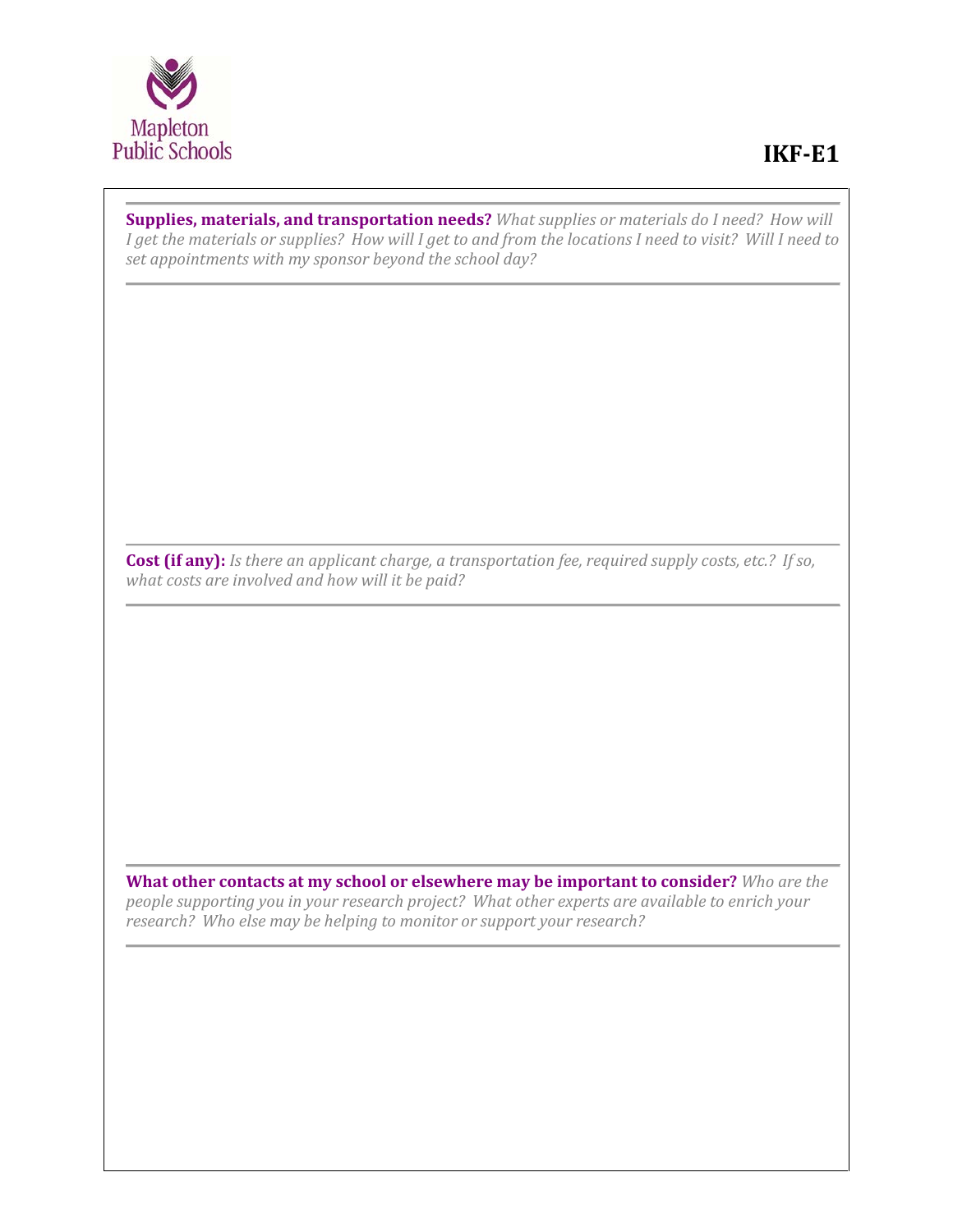

### **IKF-E1**

#### **Student Agreement**

*I understand that:*

- This agreement assists in the development and measurement of my effort and learning in the program or activity described above.
- Completion of this may meet credit for the Independent Research component of my Senior Capstone and will be documented and completed with myself as the primary responsible party.
- Failure to complete the Independent Research will result in an evaluation to determine if the agreement should be terminated or revised or if my Capstone requirement will not be met.
- Lack of transportation to the site is not an acceptable reason for incompletion.

*I agree to:*

- Be supervised by \_\_\_\_\_\_\_\_\_\_\_\_\_\_\_\_\_\_\_\_\_\_\_\_\_\_\_\_\_\_\_\_\_ and/or other approved resource personnel.
- Meet regularly with the assigned supervisor above in accordance with the agreement and it is my responsibility to contact my supervisor with any attendance issues I anticipate in advance of participating in the program or activity.
- Complete my assigned work and achieve at least the minimum performance requirements. I understand that credit, which is based on mastery of learning, can only be issued after I have successfully completed this portion of my Senior Capstone and it is evaluated for all three areas.

**Student's Name: \_\_\_\_\_\_\_\_\_\_\_\_\_\_\_\_\_\_\_\_\_\_\_\_\_\_\_\_\_\_\_\_\_\_\_\_\_\_\_\_\_\_\_\_\_\_\_\_\_\_\_\_\_\_\_\_\_\_\_\_\_\_\_\_**

**Student's Signature: \_\_\_\_\_\_\_\_\_\_\_\_\_\_\_\_\_\_\_\_\_\_\_\_\_\_\_\_\_\_\_\_\_\_\_\_\_\_\_\_\_\_\_\_\_\_\_\_\_\_\_\_\_\_\_\_\_\_\_ Date: \_\_\_\_\_\_\_\_\_\_\_\_\_\_\_\_\_\_\_\_\_**

**Staff Sponsor/Supervisor's Name: \_\_\_\_\_\_\_\_\_\_\_\_\_\_\_\_\_\_\_\_\_\_\_\_\_\_\_\_\_\_\_\_\_\_\_\_\_\_\_\_\_\_\_\_\_\_**

**Staff Sponsor/Supervisor's Signature: \_\_\_\_\_\_\_\_\_\_\_\_\_\_\_\_\_\_\_\_\_\_\_\_\_\_\_\_\_\_\_\_\_\_\_\_\_\_\_\_\_ Date: \_\_\_\_\_\_\_\_\_\_\_\_\_\_\_\_\_**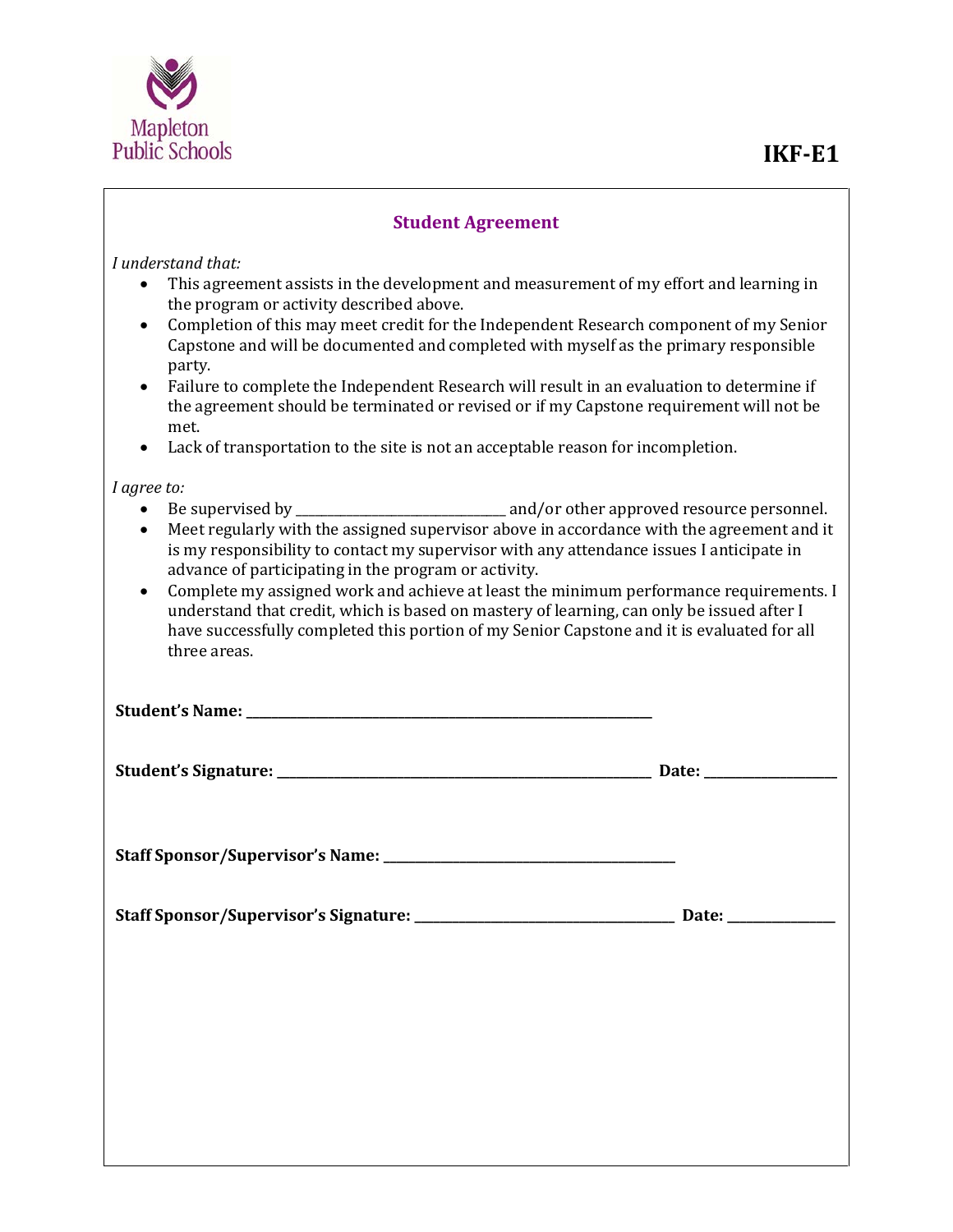

### **IKF-E1**

#### **Parent/Guardian Agreement**

*I understand that:*

- This agreement assists in the development and measurement of my student's effort and learning in the program or activity described above.
- Failure to complete scheduled assignments will result in an evaluation to determine if the agreement should be terminated or revised.
- Lack of transportation to the site is not an acceptable reason for incompletion.
- Communication and documents involving student or emergency contact information should be updated and maintained with the program or activity liaison/contact and is not the school or sponsor's responsibility.
- Credit, which is based on all three areas of the Senior Capstone, can only be issued after my student has successfully completed all areas and they have been evaluated.
- Cost of replacement or repair for willfully damaged or destroyed books and other property remains the student's responsibility to recover and not the school or sponsor's

*I agree to:*

- Allow my student to be supervised by \_\_\_\_\_\_\_\_\_\_\_\_\_\_\_\_\_\_\_\_\_\_\_\_\_\_\_\_\_\_\_\_\_\_\_\_ and/or other approved resource personnel while attending this activity/program.
- Communication or documents involving student or emergency contact information should be updated and maintained with the sponsor and or school supervisor, and is not the school's responsibility.
- Meet, as requested, with the supervisor above in accordance with the agreement, if necessary.
- Support my student in the completion of his/her Independent Research.

**Parent/Guardian's Name: \_\_\_\_\_\_\_\_\_\_\_\_\_\_\_\_\_\_\_\_\_\_\_\_\_\_\_\_\_\_\_\_\_\_\_\_\_\_\_\_\_\_\_\_\_\_\_\_\_\_\_\_\_\_\_\_\_**

**Parent/Guardian Signature: \_\_\_\_\_\_\_\_\_\_\_\_\_\_\_\_\_\_\_\_\_\_\_\_\_\_\_\_\_\_\_\_\_\_\_\_\_\_\_\_\_\_\_\_\_\_\_\_\_\_\_\_\_\_\_ Date: \_\_\_\_\_\_\_\_\_\_\_\_\_\_\_**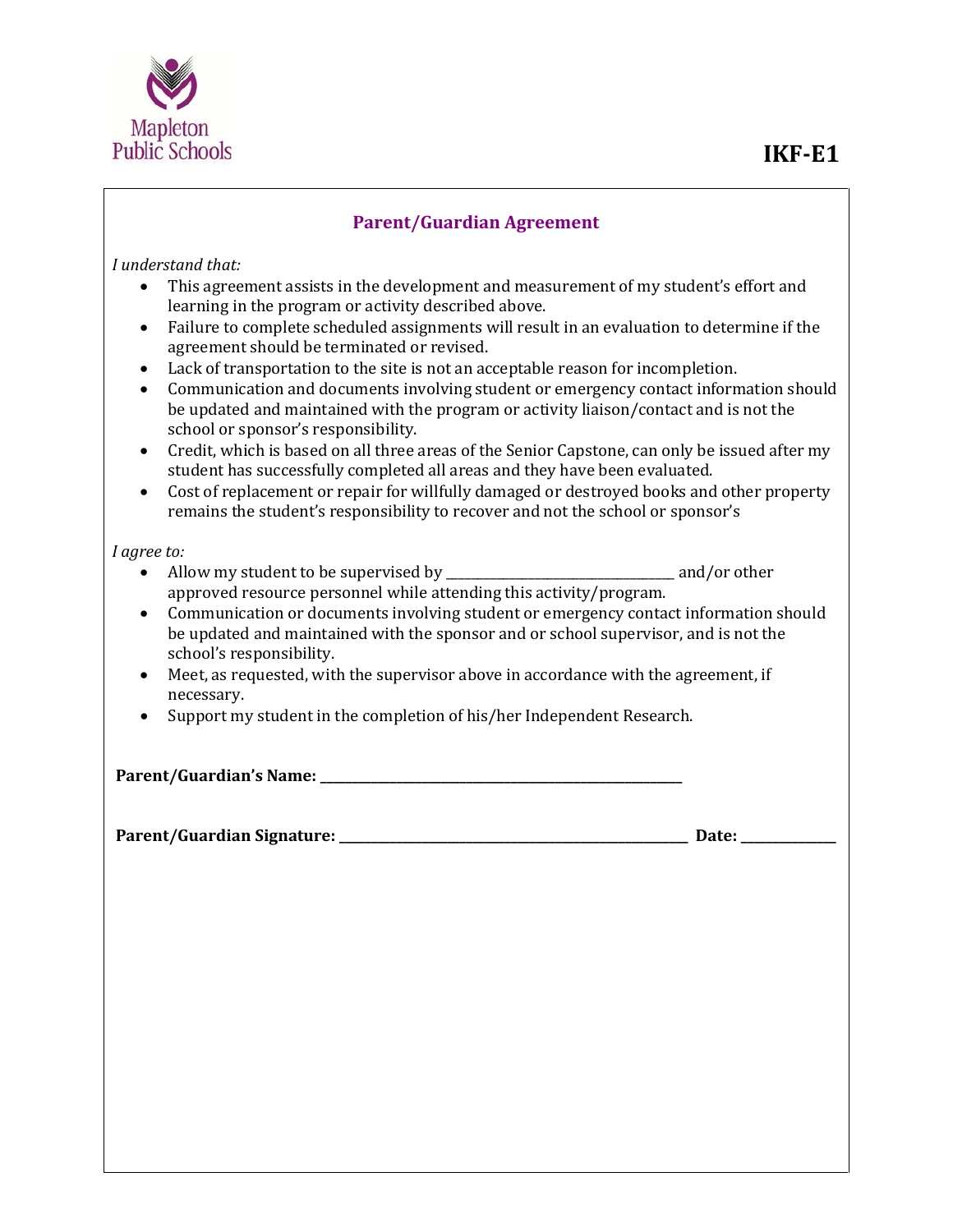

# **Research Project Monitoring Form IKF-E1**

### **Student's Name: \_\_\_\_\_\_\_\_\_\_\_\_\_\_\_\_\_\_\_\_\_\_\_\_\_\_\_\_\_\_\_\_\_\_\_\_\_\_\_\_\_\_\_\_\_\_\_\_\_\_\_\_\_\_**

|                    | $\mathbf{M}$ | Tu | W | Th | $\boldsymbol{\mathrm{F}}$ | Sa | Su | $\mathbf M$  | Tu | W | Th | ${\bf F}$   | Sa | Su |
|--------------------|--------------|----|---|----|---------------------------|----|----|--------------|----|---|----|-------------|----|----|
| Date:              |              |    |   |    |                           |    |    |              |    |   |    |             |    |    |
| <b>Attendance:</b> |              |    |   |    |                           |    |    |              |    |   |    |             |    |    |
| <b>Record 1</b>    |              |    |   |    |                           |    |    |              |    |   |    |             |    |    |
| (record times      |              |    |   |    |                           |    |    |              |    |   |    |             |    |    |
| here)              |              |    |   |    |                           |    |    |              |    |   |    |             |    |    |
| Program            |              |    |   |    |                           |    |    |              |    |   |    |             |    |    |
| <b>Contact</b>     |              |    |   |    |                           |    |    |              |    |   |    |             |    |    |
| Sign-off           |              |    |   |    |                           |    |    |              |    |   |    |             |    |    |
|                    | M            | Tu | W | Th | $\mathbf{F}$              | Sa | Su | $\mathbf{M}$ | Tu | W | Th | ${\bf F}$   | Sa | Su |
| Date:              |              |    |   |    |                           |    |    |              |    |   |    |             |    |    |
|                    |              |    |   |    |                           |    |    |              |    |   |    |             |    |    |
| <b>Attendance:</b> |              |    |   |    |                           |    |    |              |    |   |    |             |    |    |
| <b>Record 2</b>    |              |    |   |    |                           |    |    |              |    |   |    |             |    |    |
| (record times      |              |    |   |    |                           |    |    |              |    |   |    |             |    |    |
| here)              |              |    |   |    |                           |    |    |              |    |   |    |             |    |    |
| Program            |              |    |   |    |                           |    |    |              |    |   |    |             |    |    |
| <b>Contact</b>     |              |    |   |    |                           |    |    |              |    |   |    |             |    |    |
| Sign-off           |              |    |   |    |                           |    |    |              |    |   |    |             |    |    |
|                    | $\mathbf{M}$ | Tu | W | Th | ${\bf F}$                 | Sa | Su | $\mathbf{M}$ | Tu | W | Th | $\mathbf F$ | Sa | Su |
| Date:              |              |    |   |    |                           |    |    |              |    |   |    |             |    |    |
|                    |              |    |   |    |                           |    |    |              |    |   |    |             |    |    |
| <b>Attendance:</b> |              |    |   |    |                           |    |    |              |    |   |    |             |    |    |
| <b>Record 3</b>    |              |    |   |    |                           |    |    |              |    |   |    |             |    |    |
| (record times      |              |    |   |    |                           |    |    |              |    |   |    |             |    |    |
| here)              |              |    |   |    |                           |    |    |              |    |   |    |             |    |    |
| Program            |              |    |   |    |                           |    |    |              |    |   |    |             |    |    |
| <b>Contact</b>     |              |    |   |    |                           |    |    |              |    |   |    |             |    |    |
| Sign-off           |              |    |   |    |                           |    |    |              |    |   |    |             |    |    |